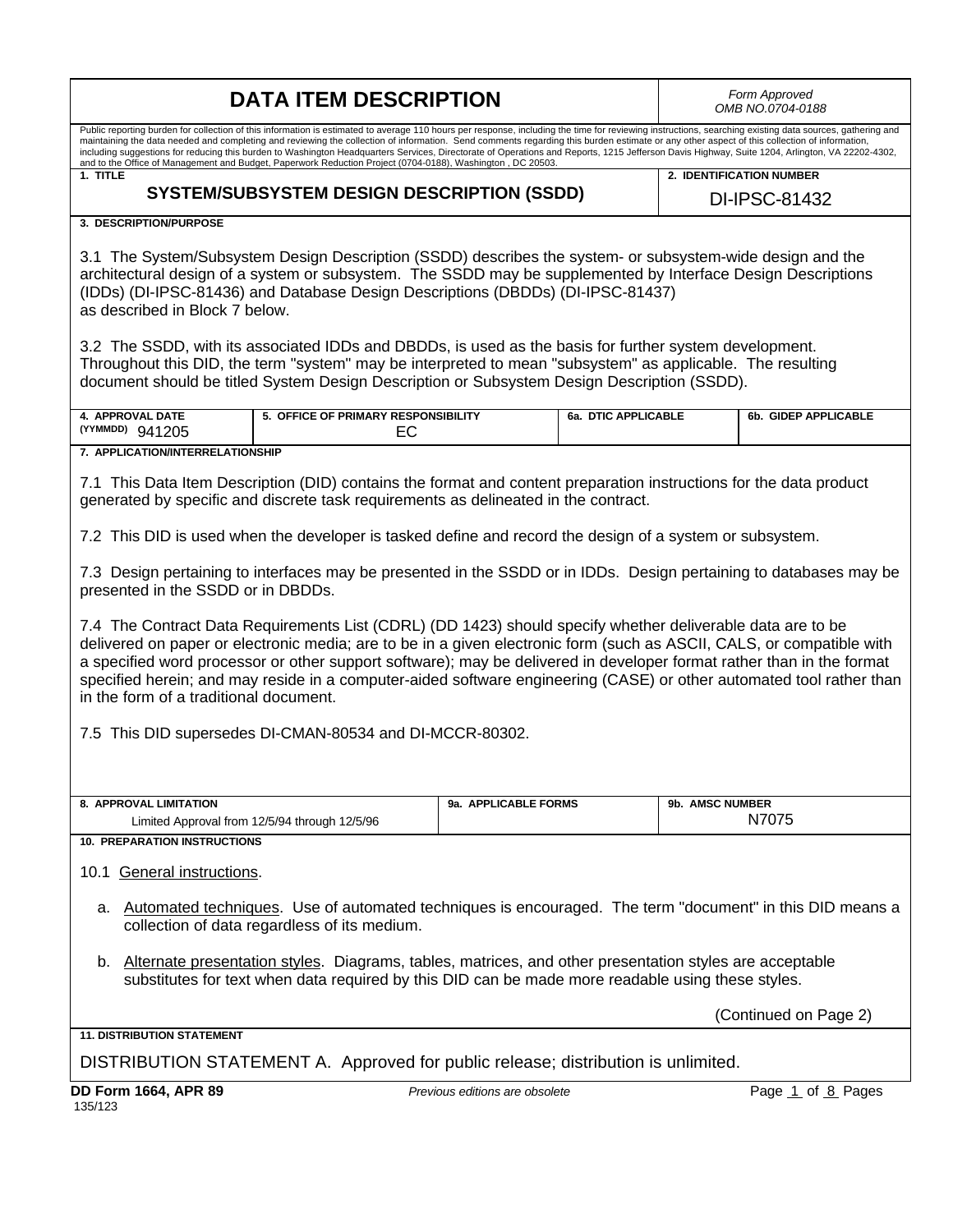## System/Subsystem Design Description (SSDD) DI-IPSC-81432

### 10. PREPARATION INSTRUCTIONS -- 10.1 General Instructions (continued)

- c. Title page or identifier. The document shall include a title page containing, as applicable: document number; volume number; version/revision indicator; security markings or other restrictions on the handling of the document; date; document title; name, abbreviation, and any other identifier for the system, subsystem, or item to which the document applies; contract number; CDRL item number; organization for which the document has been prepared; name and address of the preparing organization; and distribution statement. For data in a database or other alternative form, this information shall be included on external and internal labels or by equivalent identification methods.
- d. Table of contents. The document shall contain a table of contents providing the number, title, and page number of each titled paragraph, figure, table, and appendix. For data in a database or other alternative form, this information shall consist of an internal or external table of contents containing pointers to, or instructions for accessing, each paragraph, figure, table, and appendix or their equivalents.
- e. Page numbering/labeling. Each page shall contain a unique page number and display the document number, including version, volume, and date, as applicable. For data in a database or other alternative form, files, screens, or other entities shall be assigned names or numbers in such a way that desired data can be indexed and accessed.
- f. Response to tailoring instructions. If a paragraph is tailored out of this DID, the resulting document shall contain the corresponding paragraph number and title, followed by "This paragraph has been tailored out." For data in a database or other alternative form, this representation need occur only in the table of contents or equivalent.
- g. Multiple paragraphs and subparagraphs. Any section, paragraph, or subparagraph in this DID may be written as multiple paragraphs or subparagraphs to enhance readability.
- h. Standard data descriptions. If a data description required by this DID has been published in a standard data element dictionary specified in the contract, reference to an entry in that dictionary is preferred over including the description itself.
- i. Substitution of existing documents. Commercial or other existing documents may be substituted for all or part of the document if they contain the required data.

10.2 Content requirements. Content requirements begin on the following page. The numbers shown designate the paragraph numbers to be used in the document. Each such number is understood to have the prefix "10.2" within this DID. For example, the paragraph numbered 1.1 is understood to be paragraph 10.2.1.1 within this DID.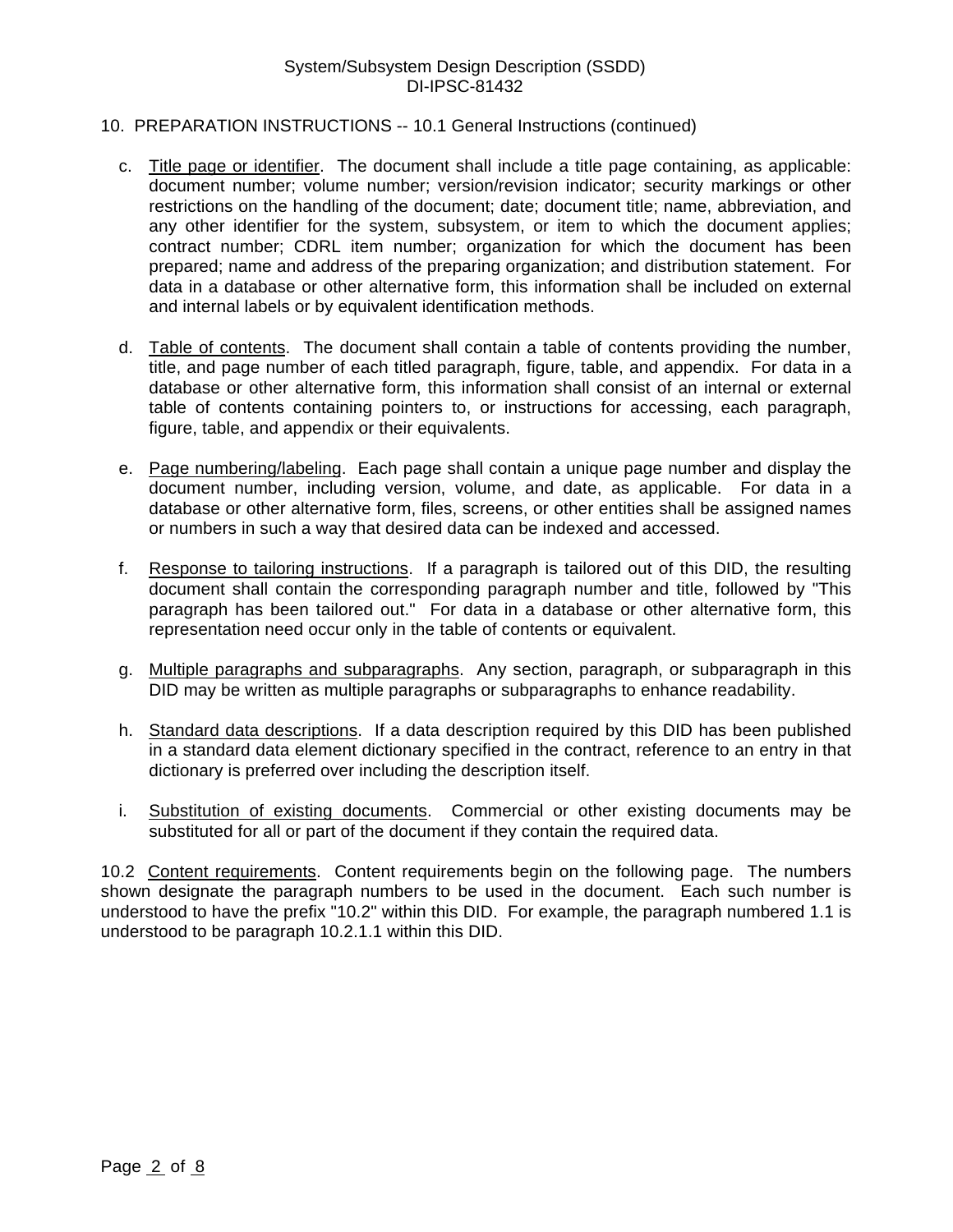# System/Subsystem Design Description (SSDD) DI-IPSC-81432

## 10. PREPARATION INSTRUCTIONS -- 10.2 Content Requirements (continued)

1. Scope. This section shall be divided into the following paragraphs.

1.1 Identification. This paragraph shall contain a full identification of the system to which this document applies, including, as applicable, identification number(s), title(s), abbreviation(s), version number(s), and release number(s).

1.2 System overview. This paragraph shall briefly state the purpose of the system to which this document applies. It shall describe the general nature of the system; summarize the history of system development, operation, and maintenance; identify the project sponsor, acquirer, user, developer, and support agencies; identify current and planned operating sites; and list other relevant documents.

1.3 Document overview. This paragraph shall summarize the purpose and contents of this document and shall describe any security or privacy considerations associated with its use.

2. Referenced documents. This section shall list the number, title, revision, and date of all documents referenced in this document. This section shall also identify the source for all documents not available through normal Government stocking activities.

3. System-wide design decisions. This section shall be divided into paragraphs as needed to present system-wide design decisions, that is, decisions about the system's behavioral design (how it will behave, from a user's point of view, in meeting its requirements, ignoring internal implementation) and other decisions affecting the selection and design of system components. If all such decisions are explicit in the requirements or are deferred to the design of the system components, this section shall so state. Design decisions that respond to requirements designated critical, such as those for safety, security, or privacy, shall be placed in separate subparagraphs. If a design decision depends upon system states or modes, this dependency shall be indicated. Design conventions needed to understand the design shall be presented or referenced. Examples of system-wide design decisions are the following:

- a. Design decisions regarding inputs the system will accept and outputs it will produce, including interfaces with other systems, configuration items, and users (4.3.x of this DID identifies topics to be considered in this description). If part or all of this information is given in Interface Design Descriptions (IDDs), they may be referenced.
- b. Design decisions on system behavior in response to each input or condition, including actions the system will perform, response times and other performance characteristics, description of physical systems modeled, selected equations/algorithms/ rules, and handling of unallowed inputs or conditions.
- c. Design decisions on how system databases/data files will appear to the user (4.3.x of this DID identifies topics to be considered in this description). If part or all of this information is given in Database Design Descriptions (DBDDs), they may be referenced.
- d. Selected approach to meeting safety, security, and privacy requirements.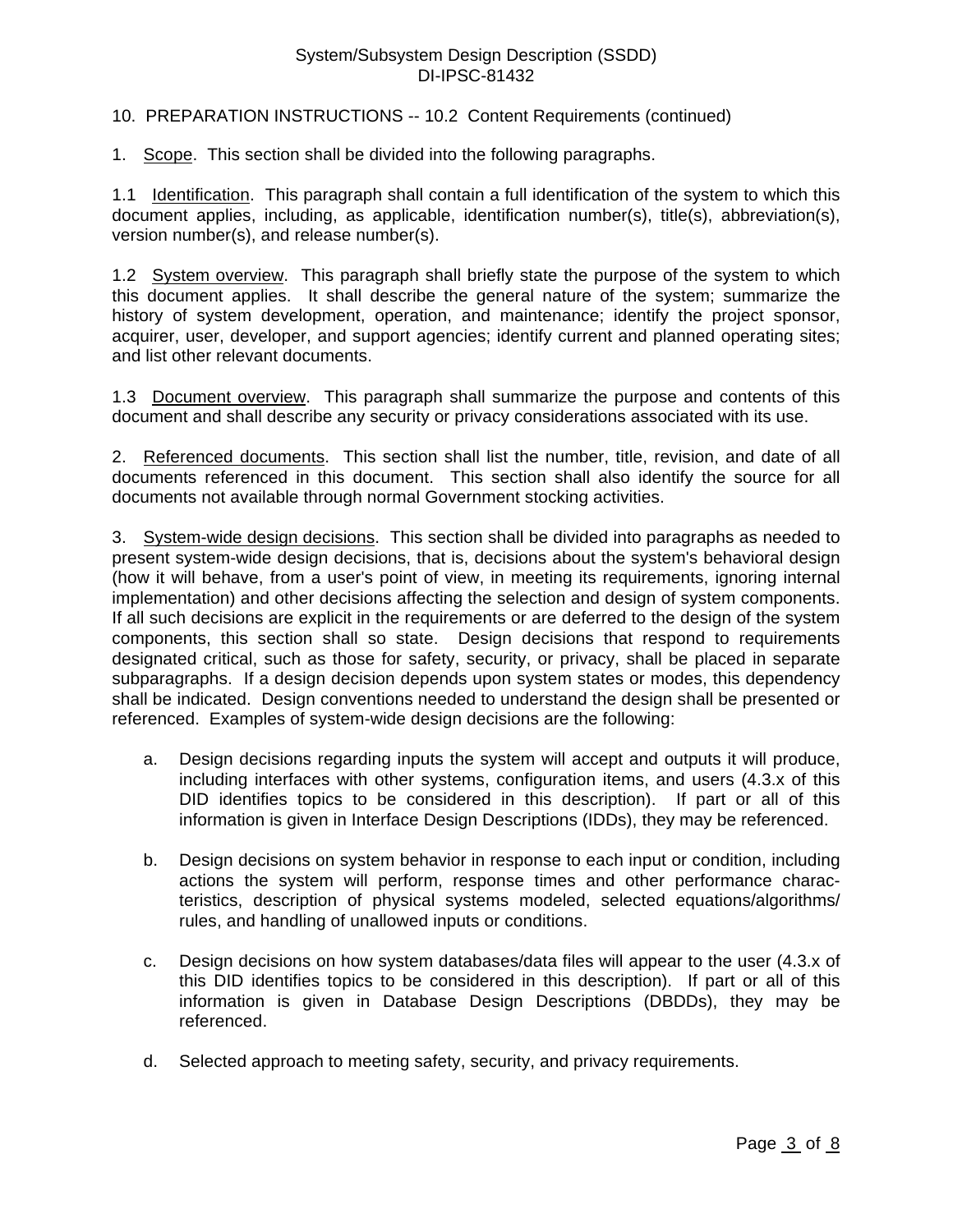## 10. PREPARATION INSTRUCTIONS -- 10.2 Content Requirements (continued)

- e. Design and construction choices for hardware or hardware-software systems, such as physical size, color, shape, weight, materials, and markings.
- f. Other system-wide design decisions made in response to requirements, such as selected approach to providing required flexibility, availability, and maintainability.

4. System architectural design. This section shall be divided into the following paragraphs to describe the system architectural design. If part or all of the design depends upon system states or modes, this dependency shall be indicated. If design information falls into more than one paragraph, it may be presented once and referenced from the other paragraphs. Design conventions needed to understand the design shall be presented or referenced.

Note: For brevity, this section is written in terms of organizing a system directly into Hardware Configuration Items (HWCIs), Computer Software Configuration Items (CSCIs), and manual operations, but should be interpreted to cover organizing a system into subsystems, organizing a subsystem into HWCIs, CSCIs, and manual operations, or other variations as appropriate.

- 4.1 System components. This paragraph shall:
	- a. Identify the components of the system (HWCIs, CSCIs, and manual operations). Each component shall be assigned a project-unique identifier. Note: a database may be treated as a CSCI or as part of a CSCI.
	- b. Show the static (such as "consists of") relationship(s) of the components. Multiple relationships may be presented, depending on the selected design methodology.
	- c. State the purpose of each component and identify the system requirements and system-wide design decisions allocated to it. (Alternatively, the allocation of requirements may be provided in 5.a.)
	- d. Identify each component's development status/type, if known (such as new development, existing component to be reused as is, existing design to be reused as is, existing design or component to be reengineered, component to be developed for reuse, component planned for Build N, etc.) For existing design or components, the description shall provide identifying information, such as name, version, documentation references, location, etc.
	- e. For each computer system or other aggregate of computer hardware resources identified for use in the system, describe its computer hardware resources (such as processors, memory, input/output devices, auxiliary storage, and communications/ network equipment). Each description shall, as applicable, identify the configuration items that will use the resource, describe the allocation of resource utilization to each CSCI that will use the resource (for example, 20% of the resource's capacity allocated to CSCI 1, 30% to CSCI 2), describe the conditions under which utilization will be measured, and describe the characteristics of the resource: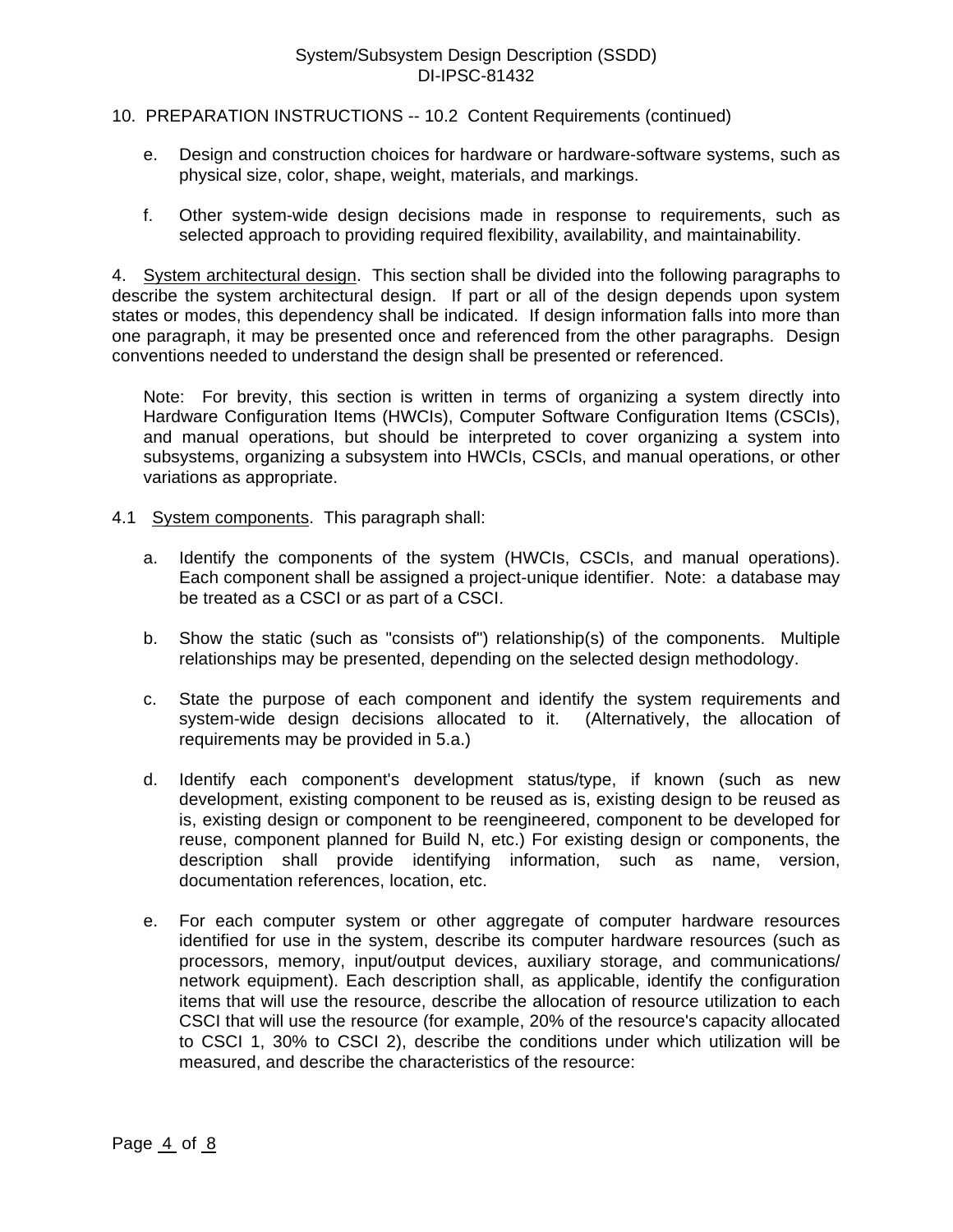### 10. PREPARATION INSTRUCTIONS -- 10.2 Content Requirements (continued)

- 1) Descriptions of computer processors shall include, as applicable, manufacturer name and model number, processor speed/capacity, identification of instruction set architecture, applicable compiler(s), word size (number of bits in each computer word), character set standard (such as ASCII, EBCDIC), and interrupt capabilities.
- 2) Descriptions of memory shall include, as applicable, manufacturer name and model number and memory size, type, speed, and configuration (such as 256K cache memory, 16MB RAM (4MB x 4)).
- 3) Descriptions of input/output devices shall include, as applicable, manufacturer name and model number, type of device, and device speed/capacity.
- 4) Descriptions of auxiliary storage shall include, as applicable, manufacturer name and model number, type of storage, amount of installed storage, and storage speed.
- 5) Descriptions of communications/network equipment, such as modems, network interface cards, hubs, gateways, cabling, high speed data lines, or aggregates of these or other components, shall include, as applicable, manufacturer name and model number, data transfer rates/capacities, network topologies, transmission techniques, and protocols used.
- 6) Each description shall also include, as applicable, growth capabilities, diagnostic capabilities, and any additional hardware capabilities relevant to the description.
- f. Present a specification tree for the system, that is, a diagram that identifies and shows the relationships among the planned specifications for the system components.

4.2 Concept of execution. This paragraph shall describe the concept of execution among the system components. It shall include diagrams and descriptions showing the dynamic relationship of the components, that is, how they will interact during system operation, including, as applicable, flow of execution control, data flow, dynamically controlled sequencing, state transition diagrams, timing diagrams, priorities among components, handling of interrupts, timing/sequencing relationships, exception handling, concurrent execution, dynamic allocation/deallocation, dynamic creation/deletion of objects, processes, tasks, and other aspects of dynamic behavior.

4.3 Interface design. This paragraph shall be divided into the following subparagraphs to describe the interface characteristics of the system components. It shall include both interfaces among the components and their interfaces with external entities such as other systems, configuration items, and users. Note: There is no requirement for these interfaces to be completely designed at this level; this paragraph is provided to allow the recording of interface design decisions made as part of system architectural design. If part or all of this information is contained in Interface Design Descriptions (IDDs) or elsewhere, these sources may be referenced.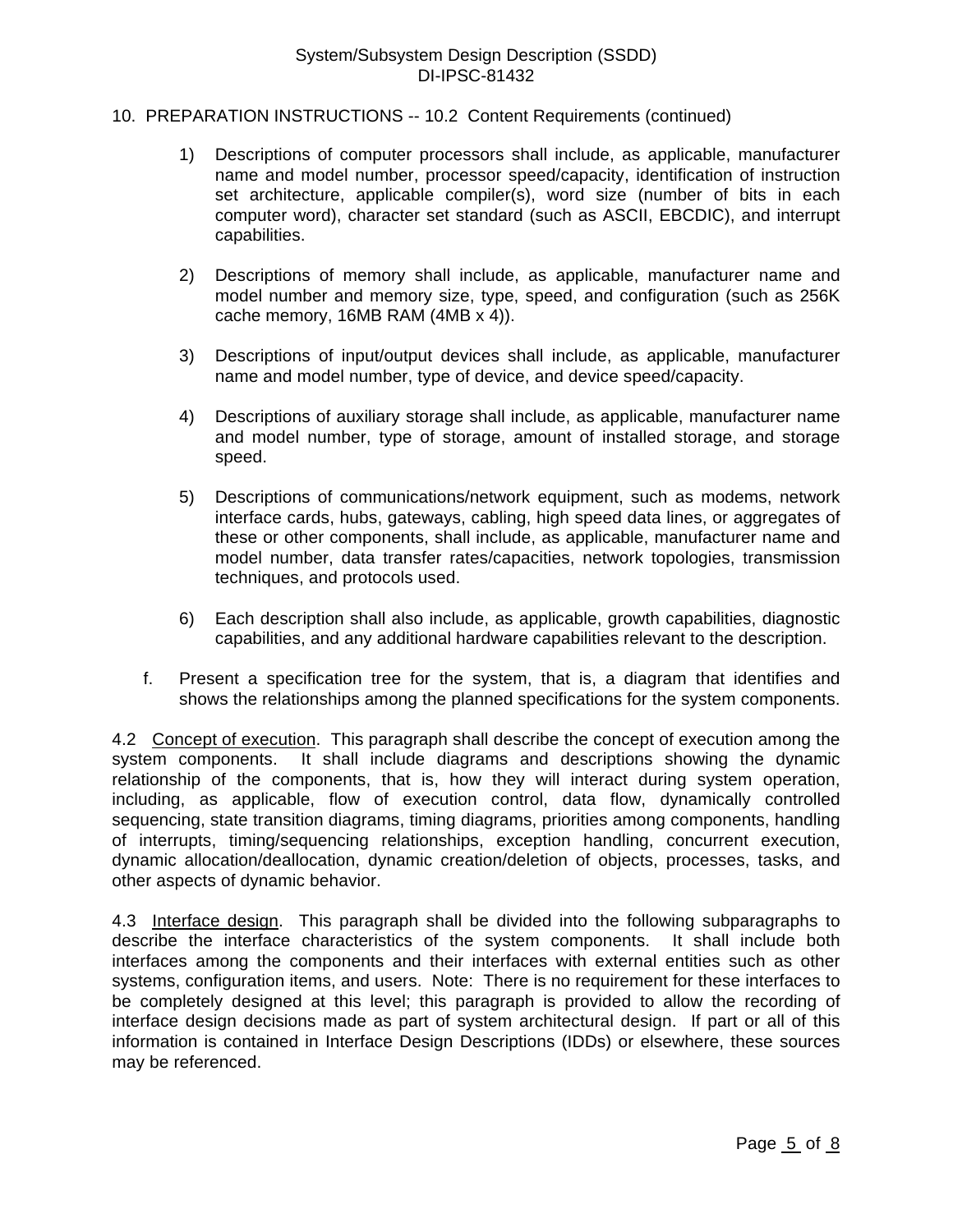# 10. PREPARATION INSTRUCTIONS -- 10.2 Content Requirements (continued)

4.3.1 Interface identification and diagrams. This paragraph shall state the project-unique identifier assigned to each interface and shall identify the interfacing entities (systems, configuration items, users, etc.) by name, number, version, and documentation references, as applicable. The identification shall state which entities have fixed interface characteristics (and therefore impose interface requirements on interfacing entities) and which are being developed or modified (thus having interface requirements imposed on them). One or more interface diagrams shall be provided, as appropriate, to depict the interfaces.

4.3.x (Project-unique identifier of interface). This paragraph (beginning with 4.3.2) shall identify an interface by project-unique identifier, shall briefly identify the interfacing entities, and shall be divided into subparagraphs as needed to describe the interface characteristics of one or both of the interfacing entities. If a given interfacing entity is not covered by this SSDD (for example, an external system) but its interface characteristics need to be mentioned to describe interfacing entities that are, these characteristics shall be stated as assumptions or as "When [the entity not covered] does this, [the entity that is covered] will ...." This paragraph may reference other documents (such as data dictionaries, standards for protocols, and standards for user interfaces) in place of stating the information here. The design description shall include the following, as applicable, presented in any order suited to the information to be provided, and shall note any differences in these characteristics from the point of view of the interfacing entities (such as different expectations about the size, frequency, or other characteristics of data elements):

- a. Priority assigned to the interface by the interfacing entity(ies)
- b. Type of interface (such as real-time data transfer, storage-and-retrieval of data, etc.) to be implemented
- c. Characteristics of individual data elements that the interfacing entity(ies) will provide, store, send, access, receive, etc., such as:
	- 1) Names/identifiers
		- a) Project-unique identifier
		- b) Non-technical (natural-language) name
		- c) DoD standard data element name
		- d) Technical name (e.g., variable or field name in code or database)
		- e) Abbreviation or synonymous names
	- 2) Data type (alphanumeric, integer, etc.)
	- 3) Size and format (such as length and punctuation of a character string)
	- 4) Units of measurement (such as meters, dollars, nanoseconds)
	- 5) Range or enumeration of possible values (such as 0-99)
	- 6) Accuracy (how correct) and precision (number of significant digits)
	- 7) Priority, timing, frequency, volume, sequencing, and other constraints, such as whether the data element may be updated and whether business rules apply
	- 8) Security and privacy constraints
	- 9) Sources (setting/sending entities) and recipients (using/receiving entities)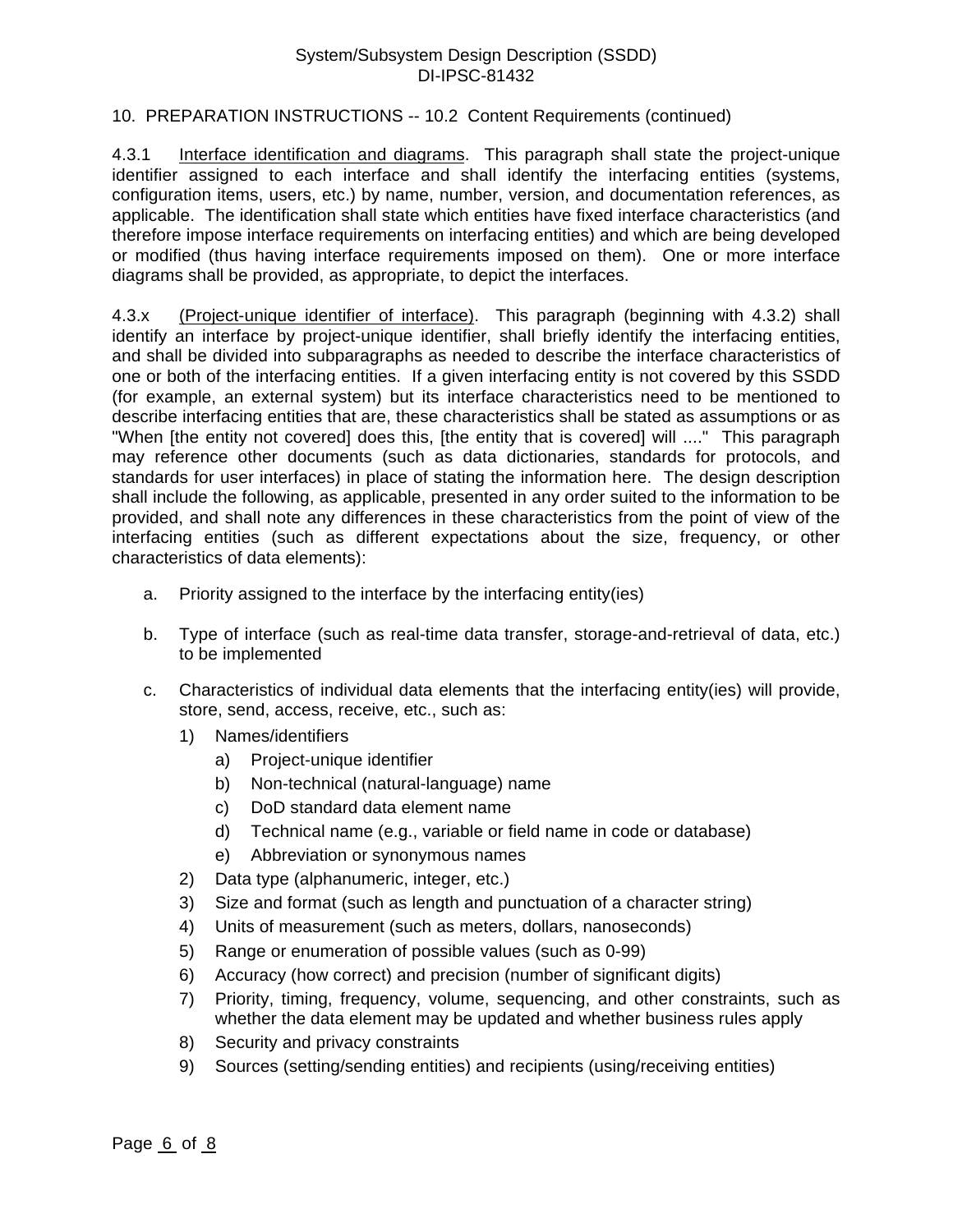- 10. PREPARATION INSTRUCTIONS -- 10.2 Content Requirements (continued)
	- d. Characteristics of data element assemblies (records, messages, files, arrays, displays, reports, etc.) that the interfacing entity(ies) will provide, store, send, access, receive, etc., such as:
		- 1) Names/identifiers
			- a) Project-unique identifier to be used for traceability
			- b) Non-technical (natural language) name
			- c) Technical name (e.g., record or data structure name in code or database)
			- d) Abbreviations or synonymous names
		- 2) Data elements in the assembly and their structure (number, order, grouping)
		- 3) Medium (such as disk) and structure of data elements/assemblies on the medium
		- 4) Visual and auditory characteristics of displays and other outputs (such as colors, layouts, fonts, icons and other display elements, beeps, lights)
		- 5) Relationships among assemblies, such as sorting/access characteristics
		- 6) Priority, timing, frequency, volume, sequencing, and other constraints, such as whether the assembly may be updated and whether business rules apply
		- 7) Security and privacy constraints
		- 8) Sources (setting/sending entities) and recipients (using/receiving entities)
	- e. Characteristics of communication methods that the interfacing entity(ies) will use for the interface, such as:
		- 1) Project-unique identifier(s)
		- 2) Communication links/bands/frequencies/media and their characteristics
		- 3) Message formatting
		- 4) Flow control (such as sequence numbering and buffer allocation)
		- 5) Data transfer rate, whether periodic/aperiodic, and interval between transfers
		- 6) Routing, addressing, and naming conventions
		- 7) Transmission services, including priority and grade
		- 8) Safety/security/privacy considerations, such as encryption, user authentication, compartmentalization, and auditing
	- f. Characteristics of protocols that the interfacing entity(ies) will use for the interface, such as:
		- 1) Project-unique identifier(s)
		- 2) Priority/layer of the protocol
		- 3) Packeting, including fragmentation and reassembly, routing, and addressing
		- 4) Legality checks, error control, and recovery procedures
		- 5) Synchronization, including connection establishment, maintenance, termination
		- 6) Status, identification, and any other reporting features
	- g. Other characteristics, such as physical compatibility of the interfacing entity(ies) (dimensions, tolerances, loads, voltages, plug compatibility, etc.)